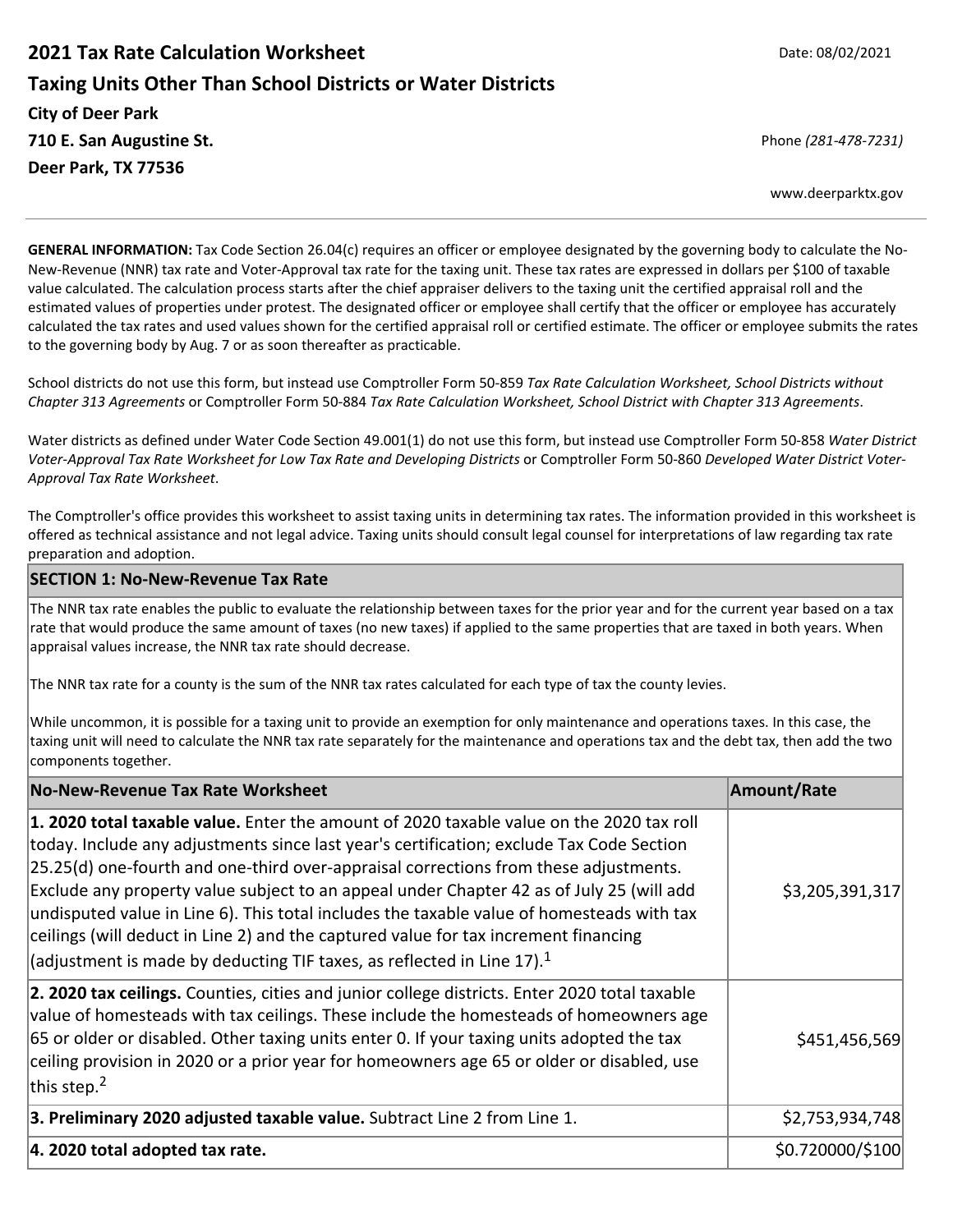| 5. 2020 taxable value lost because court appeals of ARB decisions reduced 2020                                                                                                                                                                                                                                                                                                                                                                                                         |                 |
|----------------------------------------------------------------------------------------------------------------------------------------------------------------------------------------------------------------------------------------------------------------------------------------------------------------------------------------------------------------------------------------------------------------------------------------------------------------------------------------|-----------------|
| appraised value.<br>A. Original 2020 ARB values:                                                                                                                                                                                                                                                                                                                                                                                                                                       | \$182,354,910   |
| B. 2020 values resulting from final court decisions:                                                                                                                                                                                                                                                                                                                                                                                                                                   | \$160,272,489   |
| C. 2020 value loss. Subtract B from $A3$                                                                                                                                                                                                                                                                                                                                                                                                                                               | \$22,082,421    |
| 6. 2020 taxable value subject to an appeal under Chapter 42, as of July 25.<br>A. 2020 ARB certified value:                                                                                                                                                                                                                                                                                                                                                                            | 50              |
| B. 2020 disputed value:                                                                                                                                                                                                                                                                                                                                                                                                                                                                | \$0             |
| C. 2020 undisputed value. Subtract B from A. <sup>4</sup>                                                                                                                                                                                                                                                                                                                                                                                                                              | 50              |
| 7. 2020 Chapter 42 related adjusted values Add Line 5C and Line 6C.                                                                                                                                                                                                                                                                                                                                                                                                                    | \$22,082,421    |
| 8. 2020 taxable value, adjusted for actual and potential court-ordered adjustments. Add<br>Line 3 and Line 7.                                                                                                                                                                                                                                                                                                                                                                          | \$2,776,017,169 |
| $\vert$ 9. 2020 taxable value of property in territory the taxing unit deannexed after Jan. 1, 2020.<br>Enter the 2020 value of property in deannexed territory. <sup>5</sup>                                                                                                                                                                                                                                                                                                          | 50              |
| 10. 2020 taxable value lost because property first qualified for an exemption in 2021. If<br>the taxing unit increased an original exemption, use the difference between the original<br>exempted amount and the increased exempted amount. Do not include value lost due to<br>freeport, goods-in-transit, temporary disaster exemptions. Note that lowering the amount<br>or percentage of an existing exemption in 2021 does not create a new exemption or reduce<br>taxable value. |                 |
| A. Absolute exemptions. Use 2020 market value:                                                                                                                                                                                                                                                                                                                                                                                                                                         | \$497,997       |
| B. Partial exemptions. 2021 exemption amount or 2021 percentage exemption times 2020<br>value:                                                                                                                                                                                                                                                                                                                                                                                         | \$16,964,554    |
| $ C$ . Value loss. Add A and B. <sup>5</sup>                                                                                                                                                                                                                                                                                                                                                                                                                                           | \$17,462,551    |
| 11. 2020 taxable value lost because property first qualified for agricultural appraisal (1-d<br>or 1-d-1), timber appraisal, recreational/scenic appraisal or public access airport special<br>appraisal in 2021. Use only properties that qualified in 2021 for the first time; do not use<br>properties that qualified in 2020.                                                                                                                                                      |                 |
| A. 2020 market value:                                                                                                                                                                                                                                                                                                                                                                                                                                                                  | 50              |
| B. 2021 productivity or special appraised value:                                                                                                                                                                                                                                                                                                                                                                                                                                       | \$0             |
| C. Value loss. Subtract B from A. <sup>7</sup>                                                                                                                                                                                                                                                                                                                                                                                                                                         | \$0             |
| 12. Total adjustments for lost value. Add lines 9, 10C and 11C.                                                                                                                                                                                                                                                                                                                                                                                                                        | \$17,462,551    |
| 13. 2020 captured value of property in a TIF. Enter the total value of 2020 captured<br>appraised value of property taxable by a taxing unit in a tax increment financing zone for<br>which 2020 taxes were deposited into the tax increment fund. <sup>8</sup> If the taxing unit has no                                                                                                                                                                                              | 50              |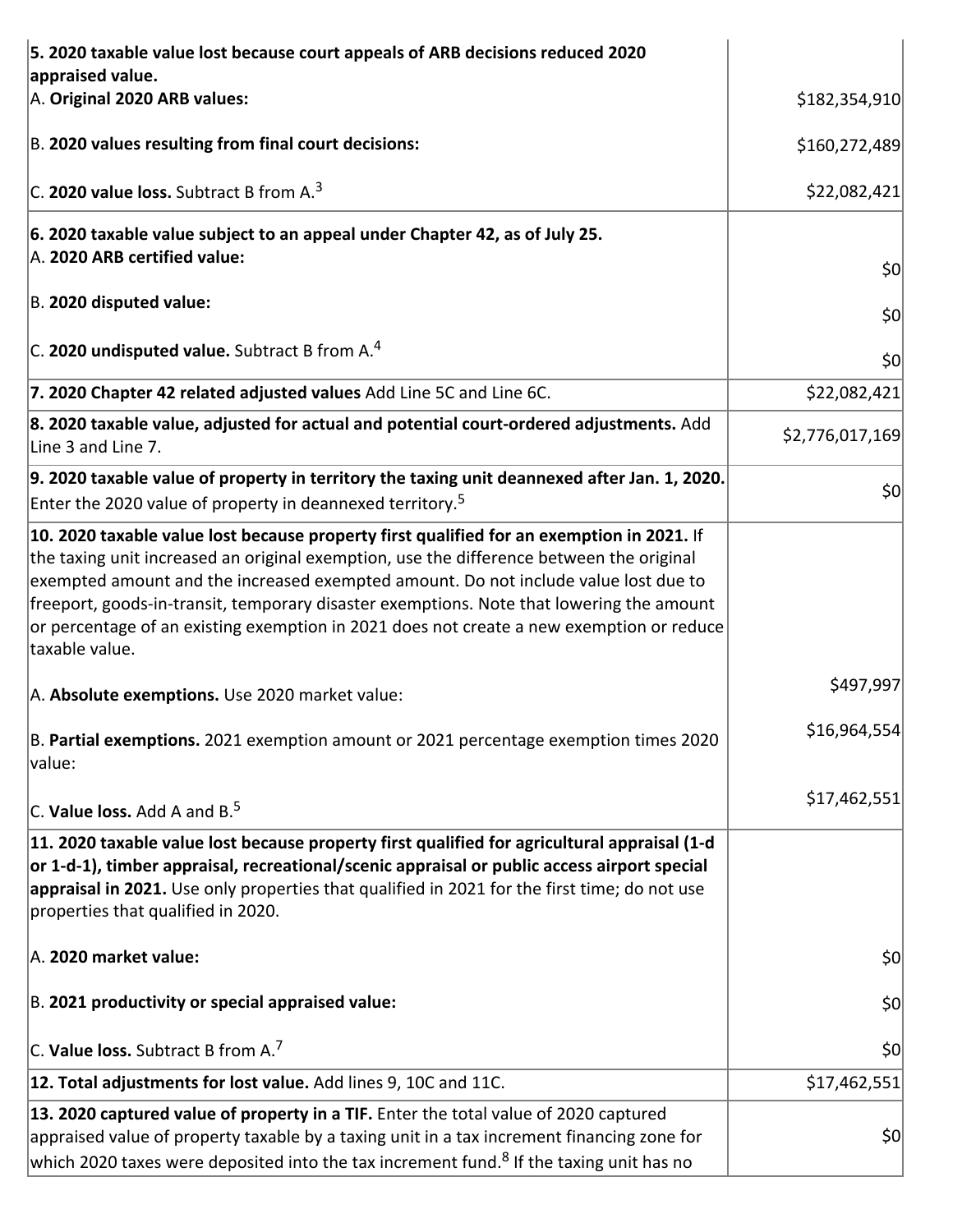| captured appraised value in line 18D, enter 0.                                                                                                                                                                                                                                                                                                                                                                                                                                                                                                                                                                                                                     |                 |
|--------------------------------------------------------------------------------------------------------------------------------------------------------------------------------------------------------------------------------------------------------------------------------------------------------------------------------------------------------------------------------------------------------------------------------------------------------------------------------------------------------------------------------------------------------------------------------------------------------------------------------------------------------------------|-----------------|
| 14. 2020 total value. Subtract Line 12 and Line 13 from Line 8.                                                                                                                                                                                                                                                                                                                                                                                                                                                                                                                                                                                                    | \$2,758,554,618 |
| 15. Adjusted 2020 total levy. Multiply Line 4 by Line 14 and divide by \$100.                                                                                                                                                                                                                                                                                                                                                                                                                                                                                                                                                                                      | \$19,861,593    |
| 16. Taxes refunded for years preceding tax year 2020. Enter the amount of taxes refunded<br>by the taxing unit for tax years preceding tax year 2020. Types of refunds include court<br>decisions, Tax Code Section 25.25(b) and (c) corrections and Tax Code Section 31.11<br>payment errors. Do not include refunds for tax year 2020. This line applies only to tax years<br>preceding tax year 2020. <sup>8</sup>                                                                                                                                                                                                                                              | \$190,843       |
| 17. Adjusted 2020 levy with refunds and TIF adjustment. Add Lines 15 and $16^{10}$                                                                                                                                                                                                                                                                                                                                                                                                                                                                                                                                                                                 | \$20,052,436    |
| 18. Total 2021 taxable value on the 2021 certified appraisal roll today. This value includes<br>only certified values or certified estimate of values and includes the total taxable value of<br>homesteads with tax ceilings (will deduct in Line 20). These homesteads include<br>homeowners age 65 or older or disabled. <sup>11</sup>                                                                                                                                                                                                                                                                                                                          |                 |
| A. Certified values:                                                                                                                                                                                                                                                                                                                                                                                                                                                                                                                                                                                                                                               | 50              |
| B. Counties: Include railroad rolling stock values certified by the Comptroller's office:                                                                                                                                                                                                                                                                                                                                                                                                                                                                                                                                                                          | 50              |
| C. Pollution control and energy storage system exemption: Deduct the value of property<br>exempted for the current tax year for the first time as pollution control or energy storage<br>system property:                                                                                                                                                                                                                                                                                                                                                                                                                                                          | 50              |
| D. Tax increment financing: Deduct the 2021 captured appraised value of property taxable<br>by a taxing unit in a tax increment financing zone for which the 2021 taxes will be<br>deposited into the tax increment fund. Do not include any new property value that will be<br>included in Line 23 below. <sup>12</sup>                                                                                                                                                                                                                                                                                                                                           | 50              |
| <b>E. Total 2021 value.</b> Add A and B, then subtract C and D.                                                                                                                                                                                                                                                                                                                                                                                                                                                                                                                                                                                                    | 50              |
| 19. Total value of properties under protest or not included on certified appraisal roll. <sup>13</sup>                                                                                                                                                                                                                                                                                                                                                                                                                                                                                                                                                             |                 |
| A. 2021 taxable value of properties under protest. The chief appraiser certifies a list of<br>properties still under ARB protest. The list shows the appraisal district's value and the<br>taxpayer's claimed value, if any, or an estimate of the value if the taxpayer wins. For each<br>of the properties under protest, use the lowest of these values. Enter the total value under<br>protest. <sup>14</sup>                                                                                                                                                                                                                                                  | \$599,840,636   |
| B. 2021 value of properties not under protest or included on certified appraisal roll. The<br>chief appraiser gives taxing units a list of those taxable properties that the chief appraiser<br>knows about, but are not included in the appraisal roll certification. These properties also<br>are not on the list of properties that are still under protest. On this list of properties, the<br>chief appraiser includes the market value, appraised value and exemptions for the<br>preceding year and a reasonable estimate of the market value, appraised value and<br>exemptions for the current year. Use the lower market, appraised or taxable value (as | \$2,815,940,561 |
| appropriate). Enter the total value of property not on the certified roll. <sup>15</sup><br>C. Total value under protest or not certified: Add A and B.                                                                                                                                                                                                                                                                                                                                                                                                                                                                                                            | \$3,415,781,197 |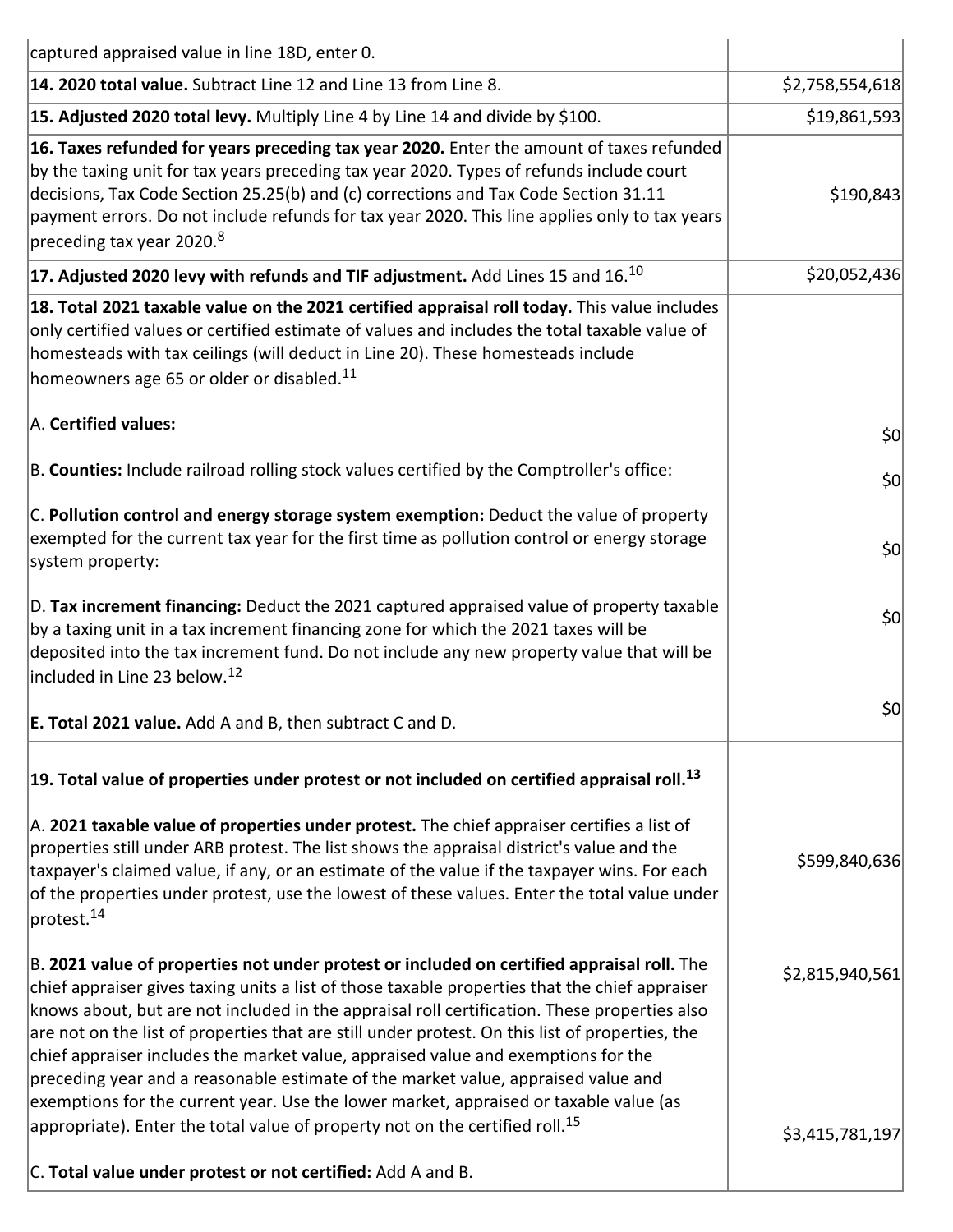| 20. 2021 tax ceilings. Counties, cities and junior colleges enter 2021 total taxable value of<br>homesteads with tax ceilings. These include the homesteads of homeowners age 65 or<br>older or disabled. Other taxing units enter 0. If your taxing units adopted the tax ceiling<br>provision in 2020 or a prior year for homeowners age 65 or older or disabled, use this<br>step. $^{16}$                                                                                                                                                                                                                                           | \$350,365,127    |
|-----------------------------------------------------------------------------------------------------------------------------------------------------------------------------------------------------------------------------------------------------------------------------------------------------------------------------------------------------------------------------------------------------------------------------------------------------------------------------------------------------------------------------------------------------------------------------------------------------------------------------------------|------------------|
| 21. 2021 total taxable value. Add Lines 18E and 19C. Subtract Line $20^{17}$                                                                                                                                                                                                                                                                                                                                                                                                                                                                                                                                                            | \$3,065,416,070  |
| 22. Total 2021 taxable value of properties in territory annexed after Jan. 1, 2020. Include<br>both real and personal property. Enter the 2021 value of property in territory annexed. <sup>18</sup>                                                                                                                                                                                                                                                                                                                                                                                                                                    | \$17,297,599     |
| 23. Total 2021 taxable value of new improvements and new personal property located in<br>new improvements. New means the item was not on the appraisal roll in 2020. An<br>improvement is a building, structure, fixture or fence erected on or affixed to land. New<br>additions to existing improvements may be included if the appraised value can be<br>determined. New personal property in a new improvement must have been brought into<br>the taxing unit after Jan. 1, 2020, and be located in a new improvement. New<br>improvements <b>do</b> include property on which a tax abatement agreement has expired for<br>2021.19 | \$99,921,302     |
| 24. Total adjustments to the 2021 taxable value. Add Lines 22 and 23.                                                                                                                                                                                                                                                                                                                                                                                                                                                                                                                                                                   | \$117,218,901    |
| 25. Adjusted 2021 taxable value. Subtract Line 24 from Line 21.                                                                                                                                                                                                                                                                                                                                                                                                                                                                                                                                                                         | \$2,948,197,169  |
| <b>26. 2021 NNR tax rate.</b> Divide Line 17 by Line 25 and multiply by \$100. <sup>20</sup>                                                                                                                                                                                                                                                                                                                                                                                                                                                                                                                                            | \$0.680159/\$100 |
| 27. COUNTIES ONLY. Add together the NNR tax rates for each type of tax the county levies.<br>The total is the 2021 county NNR tax rate. $^{21}$                                                                                                                                                                                                                                                                                                                                                                                                                                                                                         |                  |

| 12 <sub>Tex</sub> . Tax Code Section 26.03(c)                                        |
|--------------------------------------------------------------------------------------|
| $13$ Tex. Tax Code Section 26.01(c) and (d)                                          |
| $14$ Tex. Tax Code Section 26.01(c)                                                  |
| <sup>15</sup> Tex. Tax Code Section 26.01(d)                                         |
| 16 <sub>Tex.</sub> Tax Code Section 26.012(6)(b)                                     |
| <sup>17</sup> Tex. Tax Code Section 26.012(6)                                        |
| 18 <sub>Tex.</sub> Tax Code Section 26.012(17)                                       |
| <sup>19</sup> Tex. Tax Code Section 26.012(17)                                       |
| <sup>20</sup> Tex. Tax Code Section 26.04(c)                                         |
| <sup>21</sup> Tex. Tax Code Section 26.04(d)                                         |
| $11$ Tex. Tax Code Section 26.012,26.04(c-2)<br><sup>22</sup> Reserved for expansion |
|                                                                                      |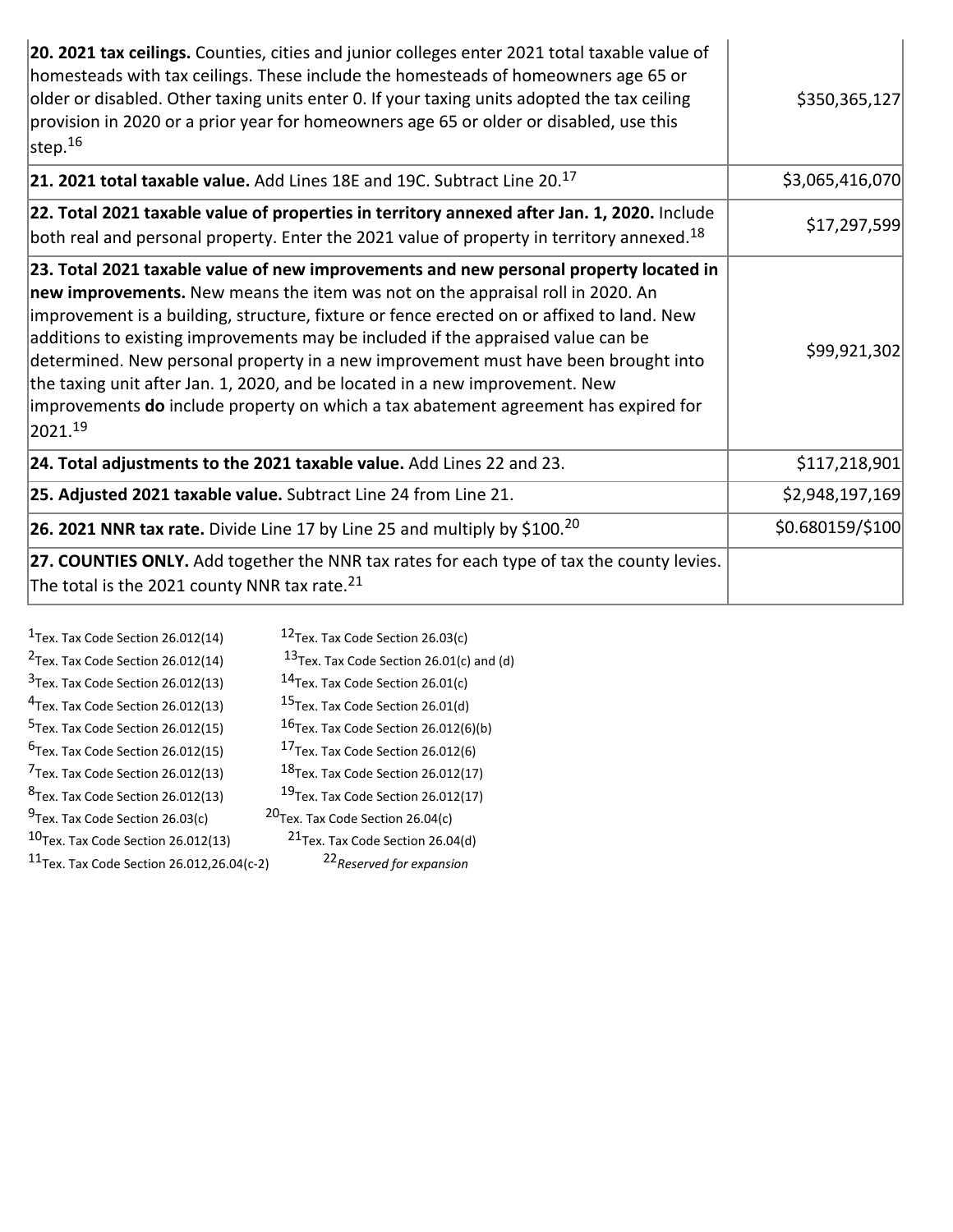## **SECTION 2: Voter‐Approval Tax Rate**

The voter-approval tax rate is the highest tax rate that a taxing unit may adopt without holding an election to seek voter approval of the rate. The voter‐approval tax rate is split into two separate rates:

- 1. **Maintenance and Operations (M&O) Tax Rate:** The M&O portion is the tax rate that is needed to raise the same amount of taxes that the taxing unit levied in the prior year plus the applicable percentage allowed by law. This rate accounts for such things as salaries, utilities and day‐to‐day operations
- 2. **Debt Rate:** The debt rate includes the debt service necessary to pay the taxing unit's debt payments in the coming year. This rate accounts for principal and interest on bonds and other debt secured by property tax revenue.

The Voter‐Approval tax rate for a county is the sum of the Voter‐Approval tax rates calculated for each type of tax the county levies. In most cases the Voter‐Approval tax rate exceeds the No‐New‐Revenue tax rate, but occasionally decreases in a taxing unit's debt service will cause the NNR tax rate to be higher than the voter-approval tax rate.

| <b>Voter-Approval Tax Rate Worksheet</b>                                                                                                                                                                                                                                                                                                                                                                                                                                                                                                                                                                                                                                    | <b>Amount/Rate</b> |
|-----------------------------------------------------------------------------------------------------------------------------------------------------------------------------------------------------------------------------------------------------------------------------------------------------------------------------------------------------------------------------------------------------------------------------------------------------------------------------------------------------------------------------------------------------------------------------------------------------------------------------------------------------------------------------|--------------------|
| 28. 2020 M&O tax rate. Enter the 2020 M&O tax rate.                                                                                                                                                                                                                                                                                                                                                                                                                                                                                                                                                                                                                         | \$0.568794/\$100   |
| 29. 2020 taxable value, adjusted for actual and potential court-ordered adjustments.<br>Enter the amount in Line 8 of the No-New-Revenue Tax Rate Worksheet.                                                                                                                                                                                                                                                                                                                                                                                                                                                                                                                | \$2,776,017,169    |
| 30. Total 2020 M&O levy. Multiply Line 28 by Line 29 and divide by \$100.                                                                                                                                                                                                                                                                                                                                                                                                                                                                                                                                                                                                   | \$15,789,819       |
| 31. Adjusted 2020 levy for calculating NNR M&O rate.                                                                                                                                                                                                                                                                                                                                                                                                                                                                                                                                                                                                                        |                    |
| A. M&O taxes refunded for years preceding tax year 2020 Enter the amount of M&O taxes<br>refunded in the preceding year for taxes before that year. Types of refunds include court<br>decisions, Tax Code Section 25.25(b) and (c) corrections and Tax Code Section 31.11<br>payment errors. Do not include refunds for tax year 2020. This line applies only to tax years<br>preceding tax year 2020.                                                                                                                                                                                                                                                                      | \$148,407          |
| B. 2020 taxes in TIF Enter the amount of taxes paid into the tax increment fund for a<br>reinvestment zone as agreed by the taxing unit. If the taxing unit has no 2021 captured<br>appraised value in Line 18D, enter 0.                                                                                                                                                                                                                                                                                                                                                                                                                                                   | \$0                |
| C. 2020 transferred function. If discontinuing all of a department, function or activity and<br>transferring it to another taxing unit by written contract, enter the amount spent by the<br>taxing unit discontinuing the function in the 12 months preceding the month of this<br>calculation. If the taxing unit did not operate this function for this 12-month period, use the<br>amount spent in the last full fiscal year in which the taxing unit operated the function. The<br>taxing unit discontinuing the function will subtract this amount in D below. The taxing unit<br>receiving the function will add this amount in D below. Other taxing units enter 0. | \$0                |
| D. 2020 M&O levy adjustments. Subtract B from A. For taxing unit with C, subtract if<br>discontinuing function and add if receiving function.                                                                                                                                                                                                                                                                                                                                                                                                                                                                                                                               | \$148,407          |
| E. Add Line 30 to 31D.                                                                                                                                                                                                                                                                                                                                                                                                                                                                                                                                                                                                                                                      | \$15,938,226       |
| 32. Adjusted 2021 taxable value. Enter the amount in Line 25 of the No-New-Revenue Tax<br>Rate Worksheet.                                                                                                                                                                                                                                                                                                                                                                                                                                                                                                                                                                   | \$2,948,197,169    |
| 33. 2021 NNR M&O rate (unadjusted). Divide Line 31E by Line 32 and multiply by \$100.                                                                                                                                                                                                                                                                                                                                                                                                                                                                                                                                                                                       | \$0.540609/\$100   |
| 34. Rate adjustment for state criminal justice mandate. <sup>23</sup><br>A. 2021 state criminal justice mandate: Enter the amount spent by a county in the<br>previous 12 months providing for the maintenance and operation cost of keeping inmates                                                                                                                                                                                                                                                                                                                                                                                                                        | \$0                |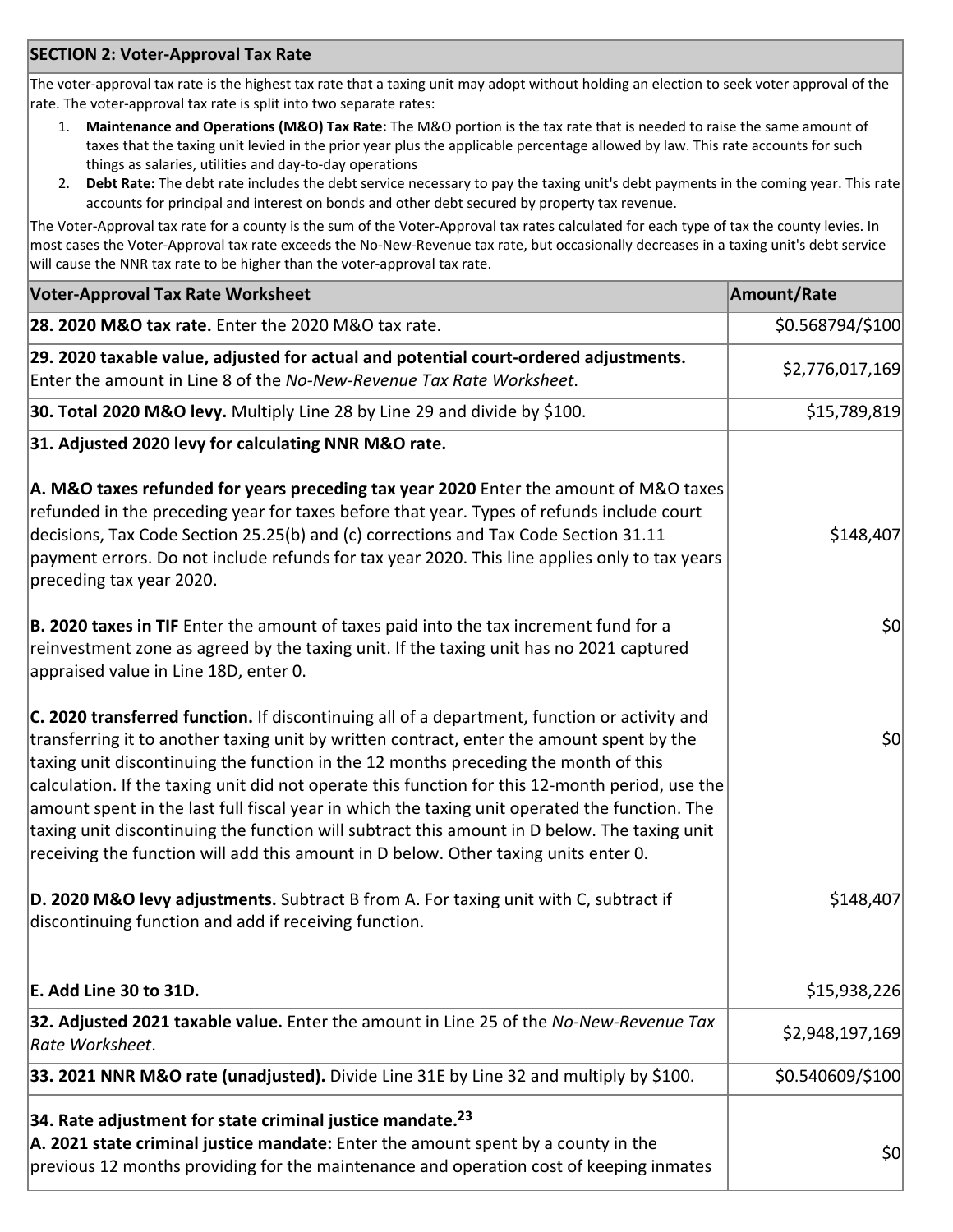| in county-paid facilities after they have been sentenced. Do not include any state<br>reimbursement received by the county for the same purpose.                                                                                                                                                                                                                                                                    | 50               |
|---------------------------------------------------------------------------------------------------------------------------------------------------------------------------------------------------------------------------------------------------------------------------------------------------------------------------------------------------------------------------------------------------------------------|------------------|
| B. 2020 state criminal justice mandate: Enter the amount spent by a county in the 12<br>months prior to the previous 12 months providing for the maintenance and operation cost<br>of keeping inmates in county-paid facilities after they have been sentenced. Do not include<br>any state reimbursement received by the county for the same purpose. Enter zero if this is<br>the first time the mandate applies. |                  |
| <b>C.</b> Subtract B from A and divide by Line 32 and multiply by \$100.                                                                                                                                                                                                                                                                                                                                            | \$0.000000/\$100 |
| $ D$ . Enter the rate calculated in C. If not applicable, enter 0.                                                                                                                                                                                                                                                                                                                                                  | \$0.000000/\$100 |
| 35. Rate adjustment for indigent health care expenditures. <sup>24</sup><br>A. 2021 indigent health care expenditures: Enter the amount paid by a taxing unit<br>providing for the maintenance and operation cost of providing indigent health care for the<br>period beginning on July 1, 2020 and ending on June 30, 2021, less any state assistance<br>received for the same purpose.                            | 50               |
| B. 2020 indigent health care expenditures: Enter the amount paid by a taxing unit<br>providing for the maintenance and operation cost of providing indigent health care for the<br>period beginning on July 1, 2019 and ending on June 30, 2020, less any state assistance<br>received for the same purpose.                                                                                                        | 50               |
| <b>C.</b> Subtract B from A and divide by Line 32 and multiply by \$100.                                                                                                                                                                                                                                                                                                                                            | \$0.000000/\$100 |
| $ D$ . Enter the rate calculated in C. If not applicable, enter 0.                                                                                                                                                                                                                                                                                                                                                  | \$0.000000/\$100 |
| 36. Rate adjustment for county indigent defense compensation. <sup>25</sup><br>A. 2021 indigent defense compensation expenditures: Enter the amount paid by a county<br>to provide appointed counsel for indigent individuals for the period beginning on July 1,<br>2020 and ending on June 30, 2021, less any state grants received by the county for the<br>same purpose.                                        | 50               |
| B. 2020 indigent defense compensation expenditures: Enter the amount paid by a county<br>to provide appointed counsel for indigent individuals for the period beginning on July 1,<br>2019 and ending on June 30, 2020, less any state grants received by the county for the<br>same purpose.                                                                                                                       | \$0              |
| C. Subtract B from A and divide by Line 32 and multiply by \$100.                                                                                                                                                                                                                                                                                                                                                   | \$0.000000/\$100 |
| <b>D.</b> Multiply B by 0.05 and divide by Line 32 and multiply by \$100.                                                                                                                                                                                                                                                                                                                                           | \$0.000000/\$100 |
| <b>E.</b> Enter the lessor of C and D. If not applicable, enter 0.                                                                                                                                                                                                                                                                                                                                                  | \$0.000000/\$100 |
| 37. Rate adjustment for county hospital expenditures. <sup>26</sup><br>A. 2021 eligible county hospital expenditures: Enter the amount paid by the county or<br>municipality to maintain and operate an eligible county hospital for the period beginning<br>on July 1, 2020 and ending on June 30, 2021.                                                                                                           | \$0              |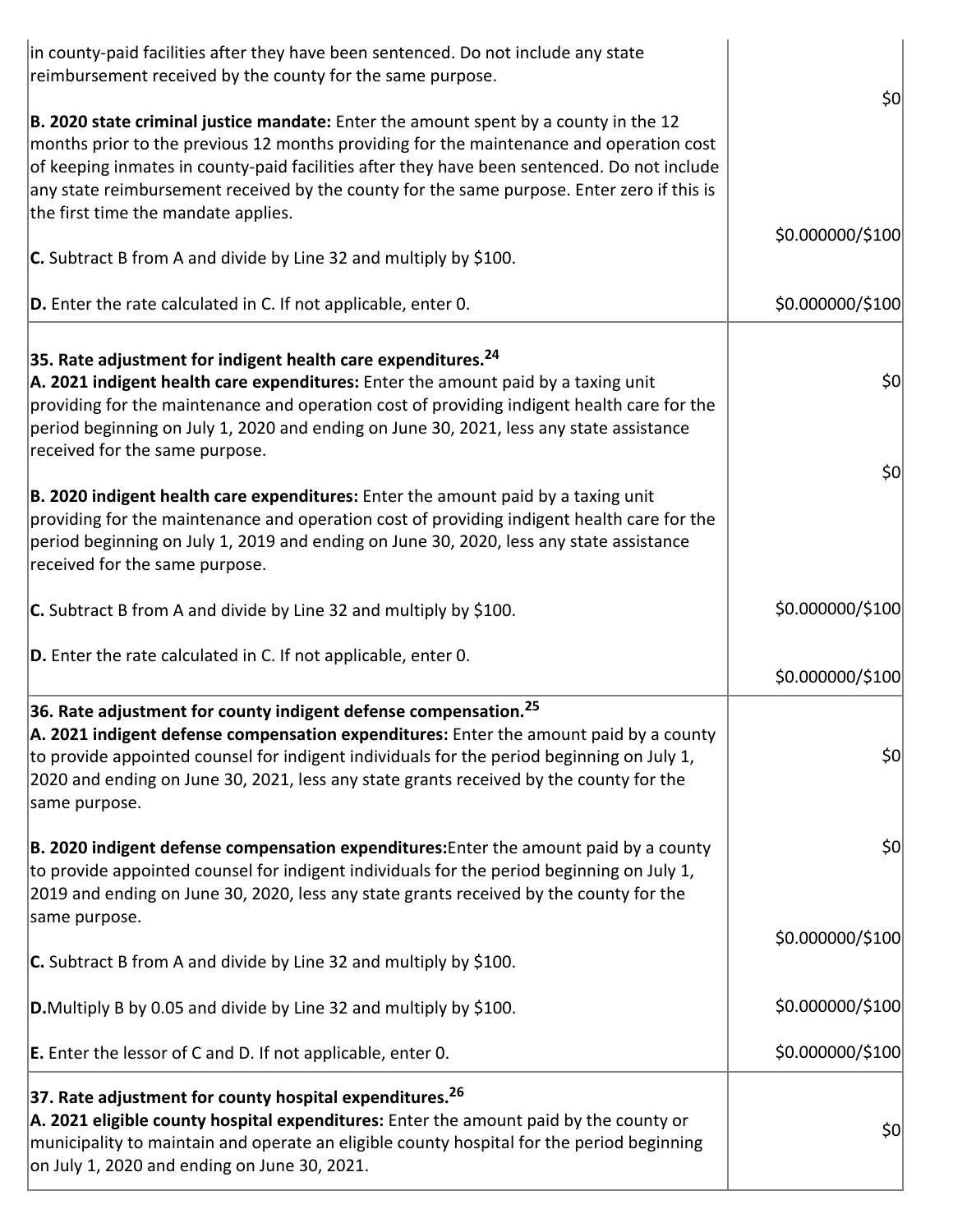| B. 2020 eligible county hospital expenditures: Enter the amount paid by the county or<br>municipality to maintain and operate an eligible county hospital for the period beginning<br>on July 1, 2019 and ending on June 30, 2020.                                                                                                                                                                                                                      | 50               |
|---------------------------------------------------------------------------------------------------------------------------------------------------------------------------------------------------------------------------------------------------------------------------------------------------------------------------------------------------------------------------------------------------------------------------------------------------------|------------------|
| C. Subtract B from A and divide by Line 32 and multiply by \$100.                                                                                                                                                                                                                                                                                                                                                                                       | \$0.000000/\$100 |
| <b>D.</b> Multiply B by 0.08 and divide by Line 32 and multiply by \$100.                                                                                                                                                                                                                                                                                                                                                                               |                  |
| <b>E.</b> Enter the lessor of C and D, if applicable. If not applicable, enter 0.                                                                                                                                                                                                                                                                                                                                                                       | \$0.000000/\$100 |
|                                                                                                                                                                                                                                                                                                                                                                                                                                                         | \$0.000000/\$100 |
| 38. Rate adjustment for defunding municipality. This adjustment only applies to a<br>municipality that is considered to be a defunding municipality for the current tax year<br>under Chapter 109, Local Government Code. Chapter 109, Local Government Code only<br>applies to municipalities with a population of more than 250,000 and includes a written<br>determination by the Office of the Governor. See Tax Code 26.0444 for more information. | 50               |
| A. Amount appropriated for public safety in 2020. Enter the amount of money<br>appropriated for public safety in the budget adopted by the municipality for the preceding<br>fiscal year                                                                                                                                                                                                                                                                | 50               |
| B. Expenditures for public safety in 2020. Enter the amount of money spent by the<br>municipality for public safety during the preceding fiscal year.                                                                                                                                                                                                                                                                                                   |                  |
| <b>C.</b> Subtract B from A and divide by Line 32 and multiply by \$100.                                                                                                                                                                                                                                                                                                                                                                                | \$0.000000/\$100 |
| $ D$ . Enter the rate calculated in C. If not applicable, enter 0.                                                                                                                                                                                                                                                                                                                                                                                      |                  |
|                                                                                                                                                                                                                                                                                                                                                                                                                                                         | \$0.000000/\$100 |
| 39. Adjusted 2021 NNR M&O rate. Add Lines 33, 34D, 35D, 36E, and 37E. Subtract Line<br>38D.                                                                                                                                                                                                                                                                                                                                                             | \$0.540609/\$100 |
| 40. Adjustment for 2020 sales tax specifically to reduce property values. Cities, counties<br>and hospital districts that collected and spent additional sales tax on M&O expenses in<br>2020 should complete this line. These entities will deduct the sales tax gain rate for 2021 in<br>Section 3. Other taxing units, enter zero.                                                                                                                   |                  |
| <b>A.</b> Enter the amount of additional sales tax collected and spent on M&O expenses in 2020,                                                                                                                                                                                                                                                                                                                                                         | 50               |
| if any. Counties must exclude any amount that was spent for economic development grants<br>from the amount of sales tax spent.                                                                                                                                                                                                                                                                                                                          | \$0.000000       |
| <b>B.</b> Divide Line 40A by Line 32 and multiply by \$100.                                                                                                                                                                                                                                                                                                                                                                                             | \$0.540609       |
| C. Add Line 40B to Line 39.                                                                                                                                                                                                                                                                                                                                                                                                                             |                  |
| 41. 2021 voter-approval M&O rate. Enter the rate as calculated by the appropriate<br>scenario below.                                                                                                                                                                                                                                                                                                                                                    |                  |
| Special Taxing Unit. If the taxing unit qualifies as a special taxing unit, multiply Line 40C by<br> 1.08.                                                                                                                                                                                                                                                                                                                                              | \$0.559530/\$100 |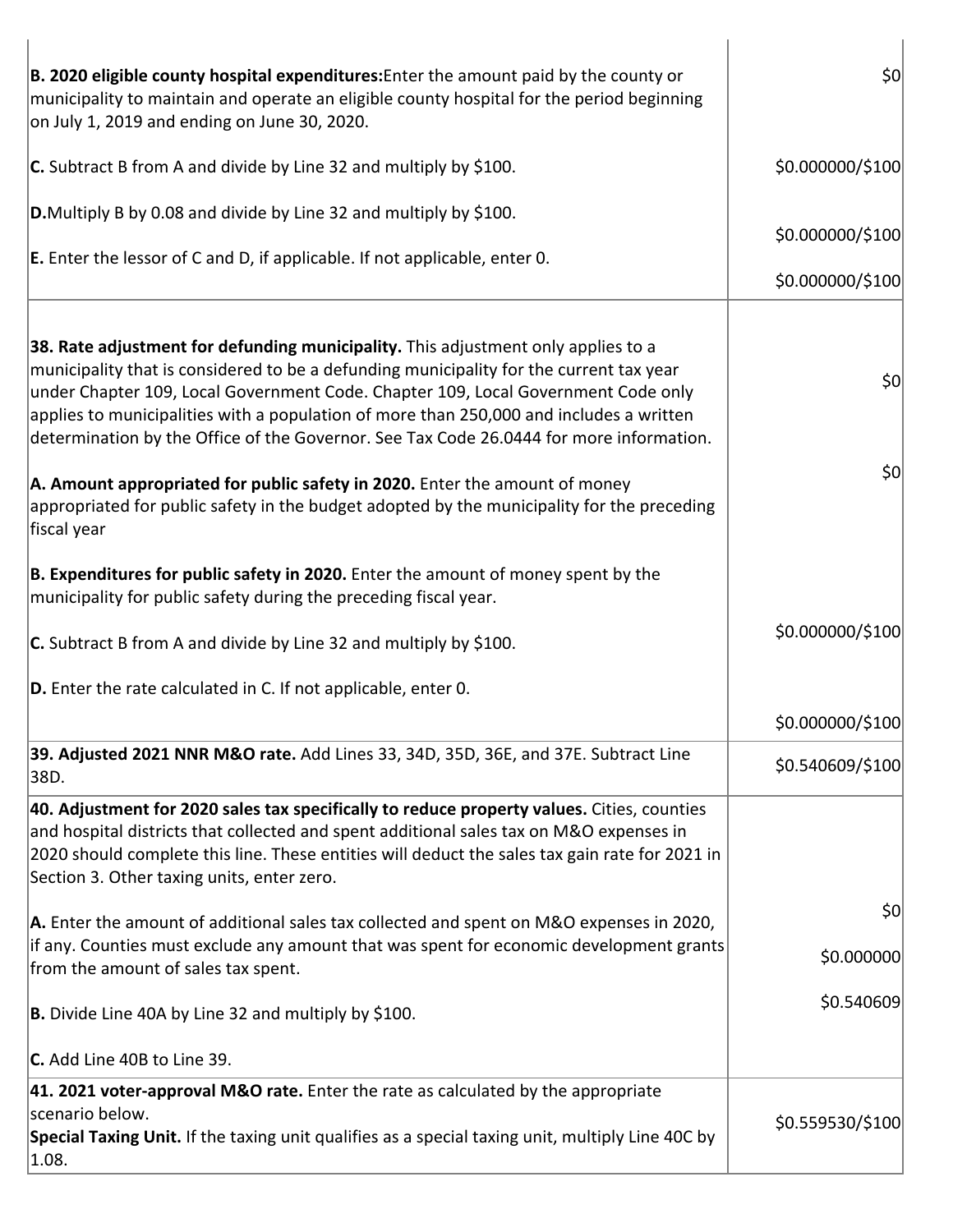| - or -<br>Other Taxing Unit. If the taxing unit does not qualify as a special taxing unit, multiply Line<br>40C by 1.035.                                                                                                                                                                                                                                                                                                                                                                                                                                                                                                                                                                                                                                                                                                                                                                                                                                |                  |
|----------------------------------------------------------------------------------------------------------------------------------------------------------------------------------------------------------------------------------------------------------------------------------------------------------------------------------------------------------------------------------------------------------------------------------------------------------------------------------------------------------------------------------------------------------------------------------------------------------------------------------------------------------------------------------------------------------------------------------------------------------------------------------------------------------------------------------------------------------------------------------------------------------------------------------------------------------|------------------|
| D41. Disaster Line 41 (D41): 2021 voter-approval M&O rate for taxing unit affected by<br>disaster declaration. If the taxing unit is located in an area declared a disaster area and at<br>least one person is granted an exemption under Tax Code Section 11.35 for property<br>located in the taxing unit, the governing body may direct the person calculating the voter-<br>approval tax rate to calculate in the manner provided for a special taxing unit. The taxing<br>unit shall continue to calculate the voter-approval tax rate in this manner until the earlier<br>of.<br>1. the first year in which total taxable value on the certified appraisal roll exceeds the<br>total taxable value of the tax year in which the disaster occurred, or<br>2. the third tax year after the tax year in which the disaster occurred.<br>If the taxing unit qualifies under this scenario, multiply Line 40C by 1.08. <sup>27</sup> If the taxing unit | \$0.000000/\$100 |
| does not qualify, do not complete Disaster Line 41 (Line D41).<br>42. Total 2021 debt to be paid with property taxes and additional sales tax revenue.<br>Debt means the interest and principal that will be paid on debts that:<br>(1) are paid by property taxes,<br>(2) are secured by property taxes,<br>(3) are scheduled for payment over a period longer than one year and                                                                                                                                                                                                                                                                                                                                                                                                                                                                                                                                                                        |                  |
| $(4)$ are not classified in the taxing unit's budget as M&O expenses<br>A. Debt also includes contractual payments to other taxing units that have incurred debts<br>on behalf of this taxing unit, if those debts meet the four conditions above. Include only<br>amounts that will be paid from property tax revenue. Do not include appraisal district<br>budget payments. If the governing body of a taxing unit authorized or agreed to authorize a<br>bond, warrant, certificate of obligation, or other evidence of indebtedness on or after Sept.<br>1, 2021, verify if it meets the amended definition of debt before including it here. <sup>28</sup><br>Enter debt amount.                                                                                                                                                                                                                                                                    | \$6,309,741      |
| B. Subtract unencumbered fund amount used to reduce total debt.                                                                                                                                                                                                                                                                                                                                                                                                                                                                                                                                                                                                                                                                                                                                                                                                                                                                                          | \$0<br>\$0       |
| C. Subtract certified amount spent from sales tax to reduce debt (enter zero if none)                                                                                                                                                                                                                                                                                                                                                                                                                                                                                                                                                                                                                                                                                                                                                                                                                                                                    | \$1,218,413      |
| D. Subtract amount paid from other resources.                                                                                                                                                                                                                                                                                                                                                                                                                                                                                                                                                                                                                                                                                                                                                                                                                                                                                                            | \$5,091,328      |
| E. Adjusted debt. Subtract B, C, and D from A.                                                                                                                                                                                                                                                                                                                                                                                                                                                                                                                                                                                                                                                                                                                                                                                                                                                                                                           |                  |
| 43. Certified 2020 excess debt collections. Enter the amount certified by the collector. <sup>28</sup>                                                                                                                                                                                                                                                                                                                                                                                                                                                                                                                                                                                                                                                                                                                                                                                                                                                   | \$162,626        |
| 44. Adjusted 2021 debt. Subtract Line 43 from Line 42E.                                                                                                                                                                                                                                                                                                                                                                                                                                                                                                                                                                                                                                                                                                                                                                                                                                                                                                  | \$4,928,702      |
| 45. 2021 anticipated collection rate.<br>A. Enter the 2021 anticipated collection rate certified by the collector: <sup>29</sup><br>B. Enter the 2020 actual collection rate                                                                                                                                                                                                                                                                                                                                                                                                                                                                                                                                                                                                                                                                                                                                                                             | 100.00%          |
| C. Enter the 2019 actual collection rate                                                                                                                                                                                                                                                                                                                                                                                                                                                                                                                                                                                                                                                                                                                                                                                                                                                                                                                 | 98.20%           |
| D. Enter the 2018 actual collection rate                                                                                                                                                                                                                                                                                                                                                                                                                                                                                                                                                                                                                                                                                                                                                                                                                                                                                                                 | 99.40%           |